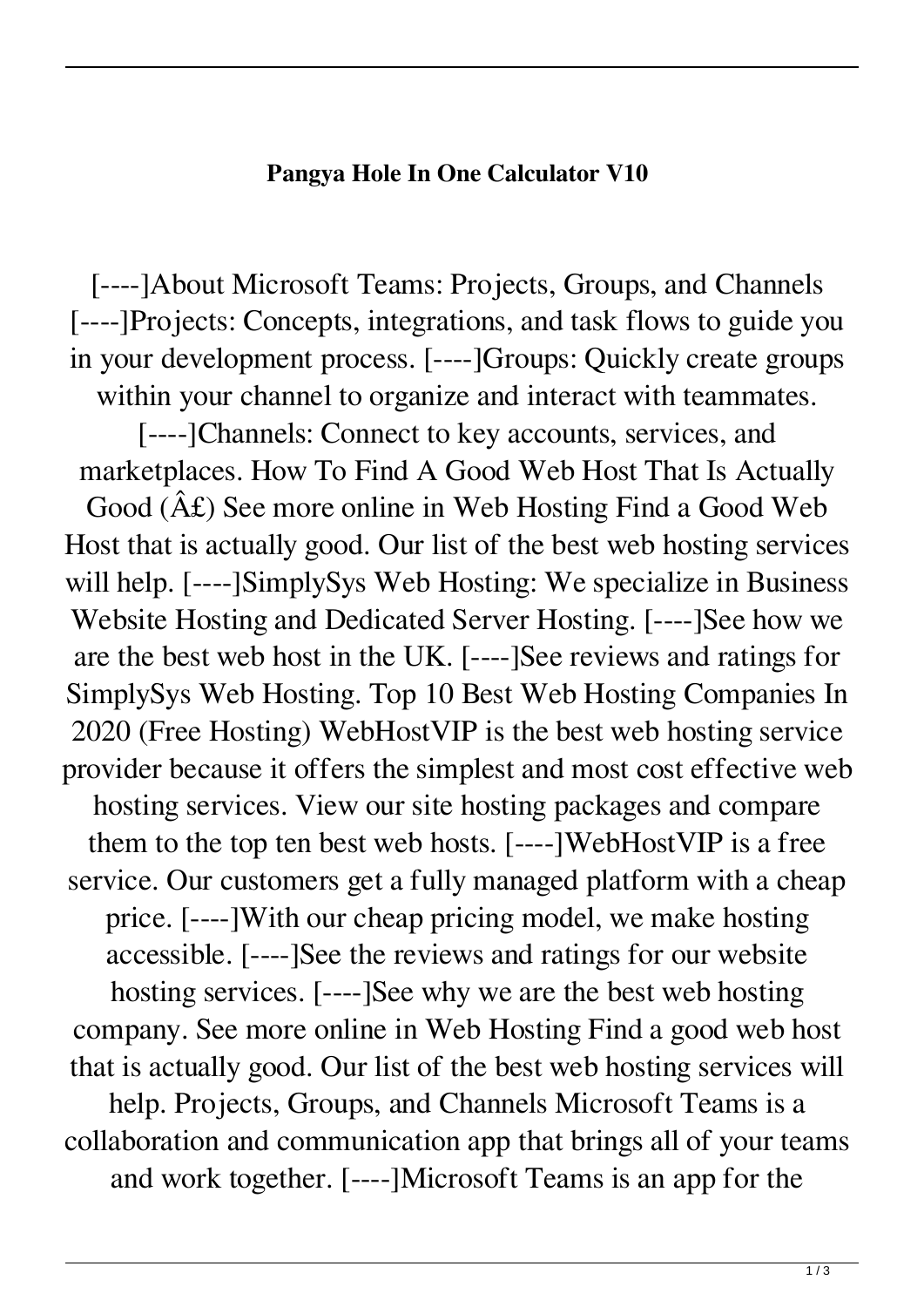enterprise. Access what matters to you all from one place. [----]See all the cool things you can do with Microsoft Teams. [‑‑‑‑]Try Microsoft Teams for free. [‑‑‑‑]See how Microsoft Teams can improve your life. See more online in Web Hosting Find a good web host that is actually good. Our list of the best web hosting services will help. pangya calculator Virus free Gaming Experience - Cyantation CS:GO